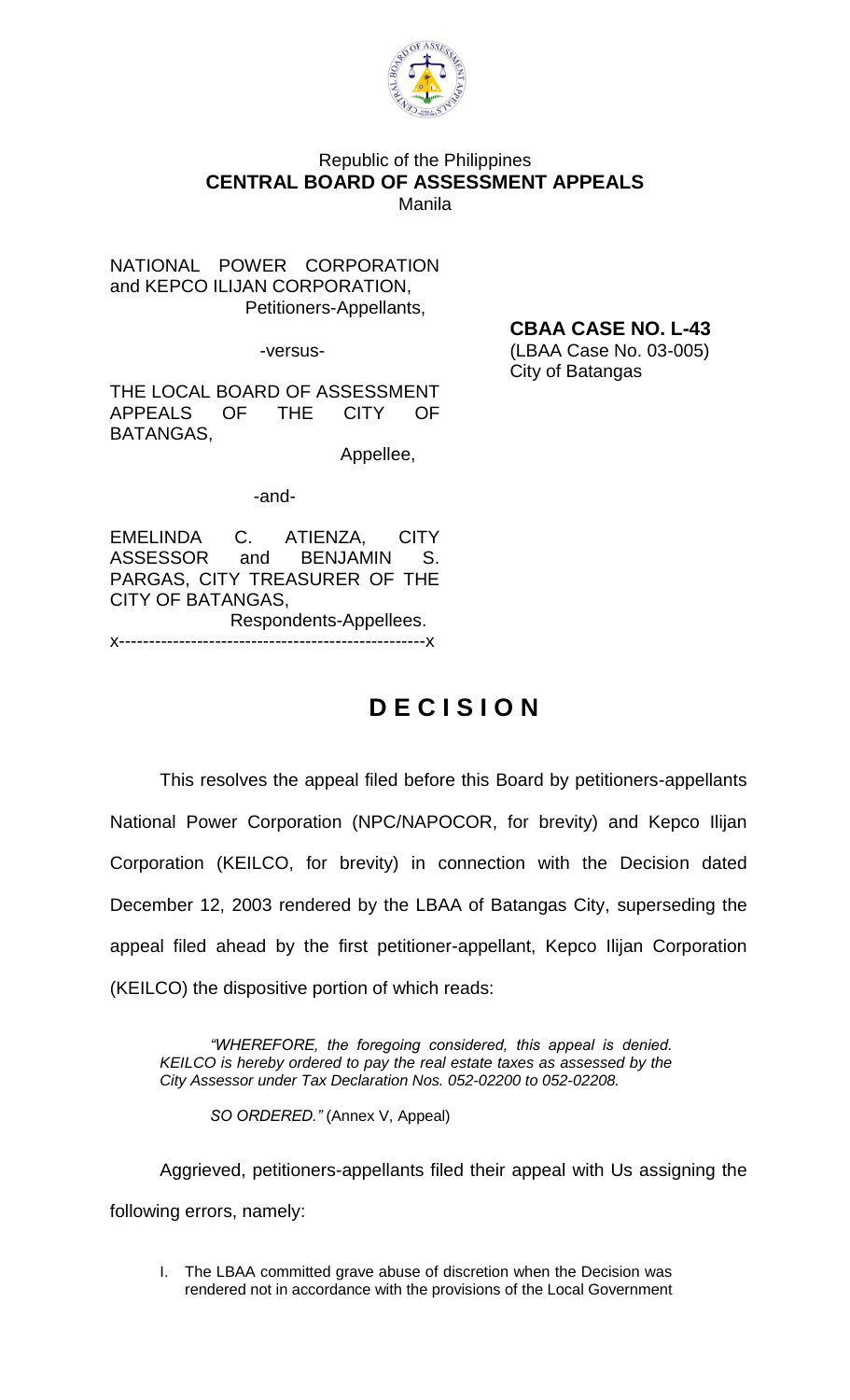Code and applicable jurisprudence regarding procedural due process requirements;

- II. The LBAA committed grave abuse of discretion when it ruled on the non-binding effect of the ECA between KEILCO and NPC with respect to the City of Batangas;
- III. The LBAA committed grave abuse of discretion when it concluded that KEILCO has impliedly admitted the correctness of the assessment;
- IV. The LBAA committed grave abuse of discretion when it ruled that KEILCO is the actual, direct and exclusive user of the Ilijan Power Plant; and
- V. Assuming that KEILCO is the actual, direct and exclusive user of the plant, whether or not the LBAA erred in not ruling that the environmental and anti-pollution device are tax exempt.

Records disclose the following background facts:

Appellant NPC is a government owned corporation created by virtue of R.A. 6395, with address at NPC Bldg., Complex, corner Quezon Avenue and BIR Road in Diliman, Quezon City. Appellant Kepco Ilijan Corporation (KEILCO) is a private corporation organized under Philippine laws with address at 18<sup>th</sup> Floor, Citibank Tower, Paseo de Roxas, Makati City.

On November 5, 1997, and as amended on December 14, 2000, KEILCO and NPC entered into an Energy Conversion Agreement (ECA) whereby KEILCO agreed to construct, operate and maintain a 1200 megawatt natural gas and diesel fuel-fired combined cycle power plant (Power Station) on a build, operate and transfer (BOT) basis. Under the ECA, it was stipulated that "**NPC shall be responsible for the payment of real estate taxes and rates levied on the NPC site** (including by reference to the building and other improvements thereon [including the Power Station])". (Annex B, Appeal)

Subsequently, on January 28, 1998, an Agreement as to Fundamental Rights was entered into between KEILCO and the Republic of the Philippines, represented by the Secretary of the Department of Finance (DOF) wherein it is provided that "**the Government pledges that it shall cause the National**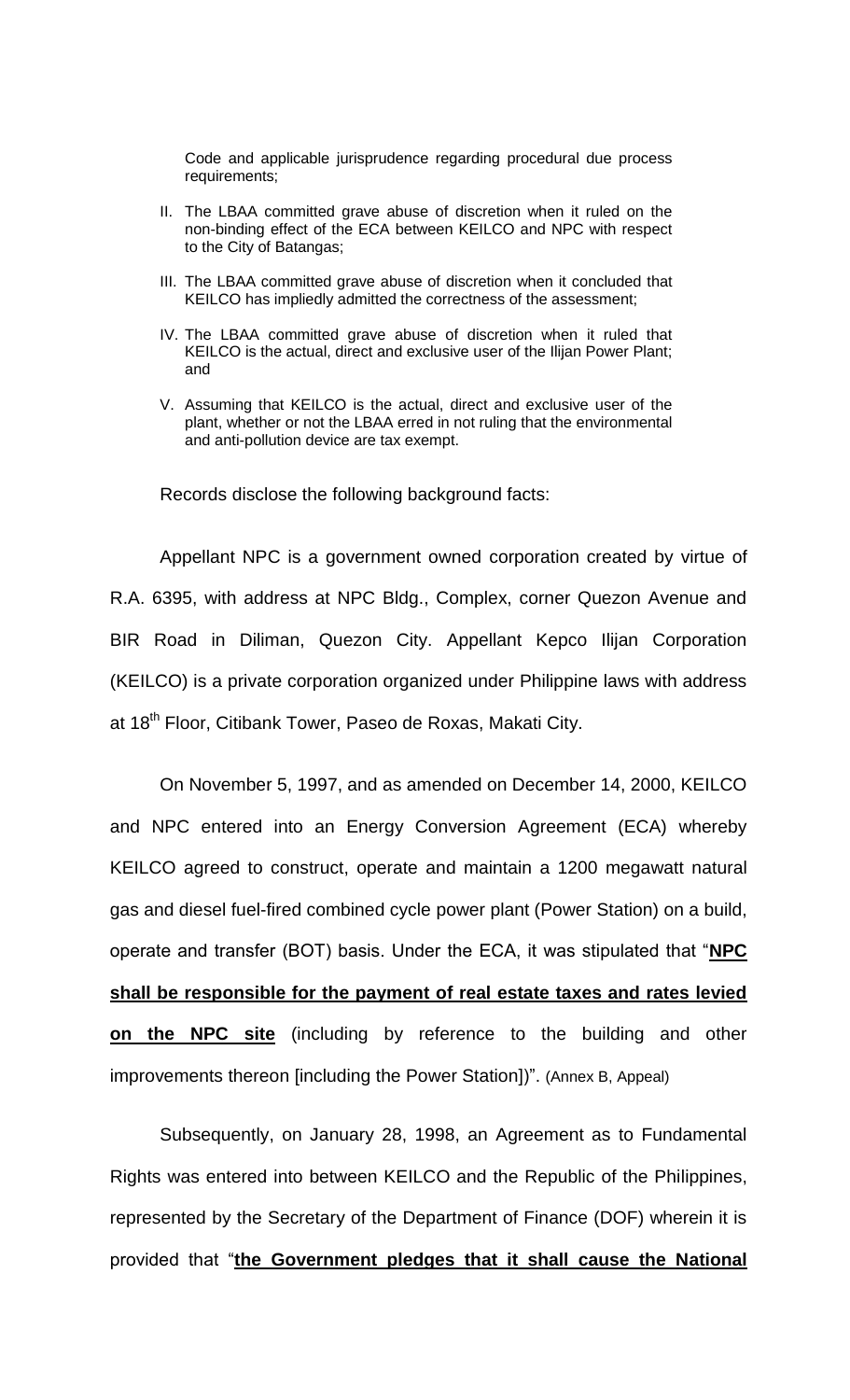# **Power Corporation at all time and from time to time, to pay when due, all real estate taxes and assessments, rates and other charges in respect of the site, buildings and improvements on the site and the Power Station**".

(Annex A, Appeal)

To KEILCO's utter surprise, on January 4, 2002, it received a Tax Assessment Notice from the City Assessor of Batangas City regarding Tax Declaration Nos. 052-02200 to 052-02208 covering KEILCO's properties, namely: land, house, structure, machinery in the total sum of P383,728.75. (Annex C)

KEILCO forwarded this assessment to NPC (Annex D). It also filed a Petition with the LBAA of Batangas City praying that the Tax Assessment Notice dated January 4, 2002 be recalled because it should have been sent to NPC, the proper party pursuant to the ECA. (Annex E)

A year later, or on February 7, 2003, the City Treasurer of Batangas sent KEILCO, two (2) Tax Assessment Notices, namely:

(a) For properties covered by TD Nos. 052-02200 to 052-02208:

| For 2002 | $\sim$ | P491,172.80            |
|----------|--------|------------------------|
| For 2003 | $\sim$ | 383,728.75             |
|          |        | P874,901.55 (Annex F); |

(b) For properties covered by TD Nos. 052-03377 to 052-03378:

| For 2002 |                | P614,978,938.25               |
|----------|----------------|-------------------------------|
| For 2003 | $\blacksquare$ | 614,978,938.25                |
|          |                | P1,229,957,876.50 (Annex F-1) |

KEILCO then decided in April, 2003 to request NPC to officially intervene because if the issue would remain unsolved, the operations of the power plant would be affected. NPC agreed and submitted its Motion for Intervention in the LBAA which Motion was granted on May 21, 2003. (Annex L)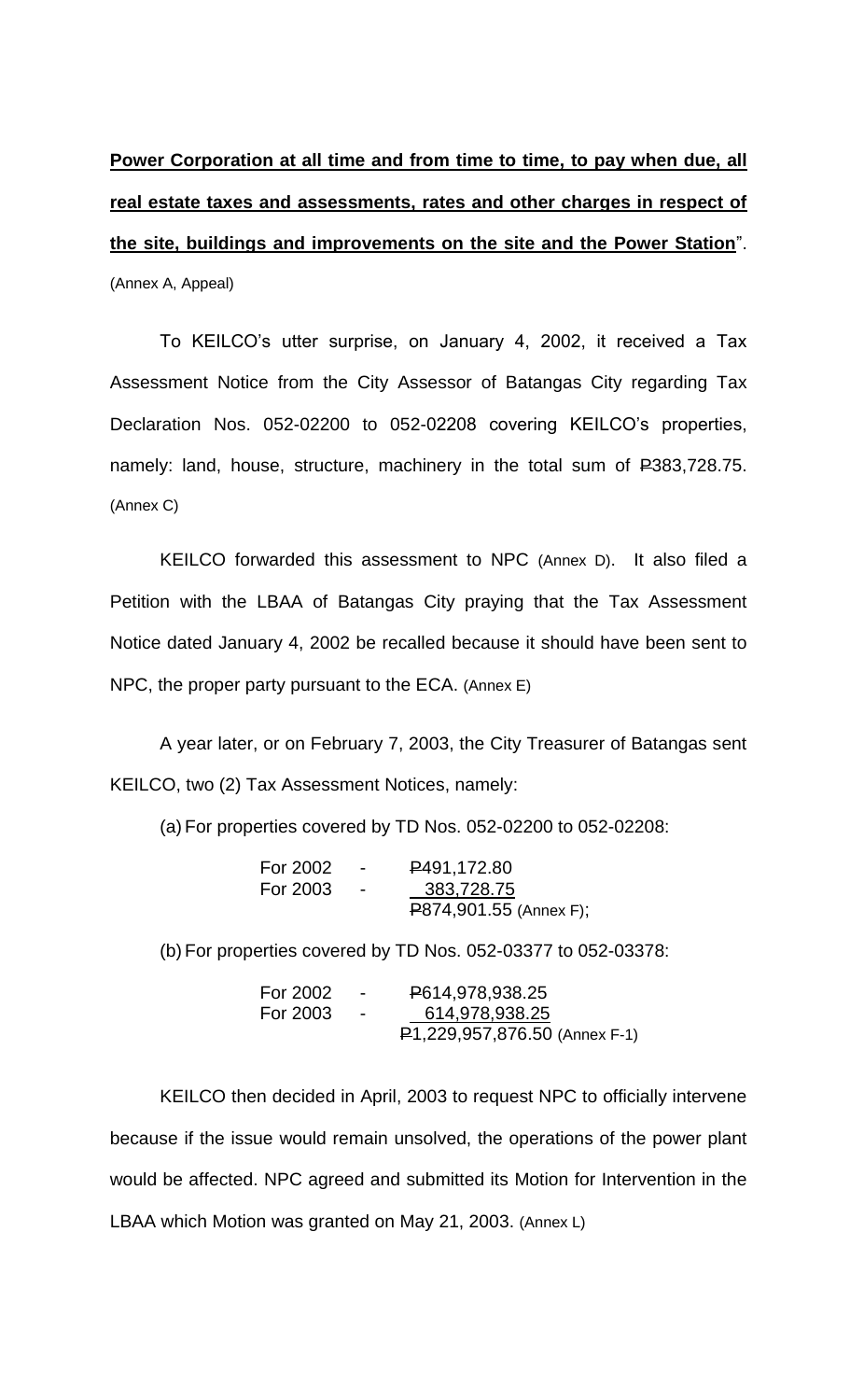To find a resolution to the issue, appellants KEILCO and NPC and the concerned officials of Batangas City met on May 9, 2003 in Batangas City. In said meeting, the NPC pointed out:

- (a) It is responsible for the payment of real estate tax since it is one of the fiscal incentives granted by the national government to entities investing in capital intensive infrastructure projects;
- (b) The Ilijan Power Plant was undertaken by KEILCO, for and in behalf of the NPC, and the Power Plant, together with its machineries and improvements, are utilized solely for the benefit of NPC; and
- (c) As an NPC project, the beneficial ownership of the Ilijan Power Plant belongs to NPC. Thus, the machineries and improvements at the Ilijan Power Plant are exempt from the payment of real estate taxes pursuant to Sec. 234(c) of the Local Government Code.

It was agreed that NPC shall provide a list of the machineries and equipment at the Power Plant to the City Government of Batangas City to determine whether or not these properties are directly related to power generation, and to conduct a joint ocular inspection of the site, if needed.

The list of machineries was submitted by the NPC to the City Government but the ocular inspection was never scheduled.

Meantime, on July 17, 2003, the LBAA issued an Order requiring KEILCO to pay the real estate tax under protest or post a surety bond, otherwise, its appeal would be dismissed (Annex M). As intervenor in said LBAA case, the NPC filed a Petition to Declare the real properties in the Ilijan Plant as actually and exclusively used by NPC in Power Generation as tax exempt. In said Petition, NPC questioned the propriety of the tax assessment of the power plant. (Annex N)

On August 21, 2003, KEILCO filed an appeal before the CBAA seeking for nullification of the July 17, 2003 Order alleging that it is NPC that is the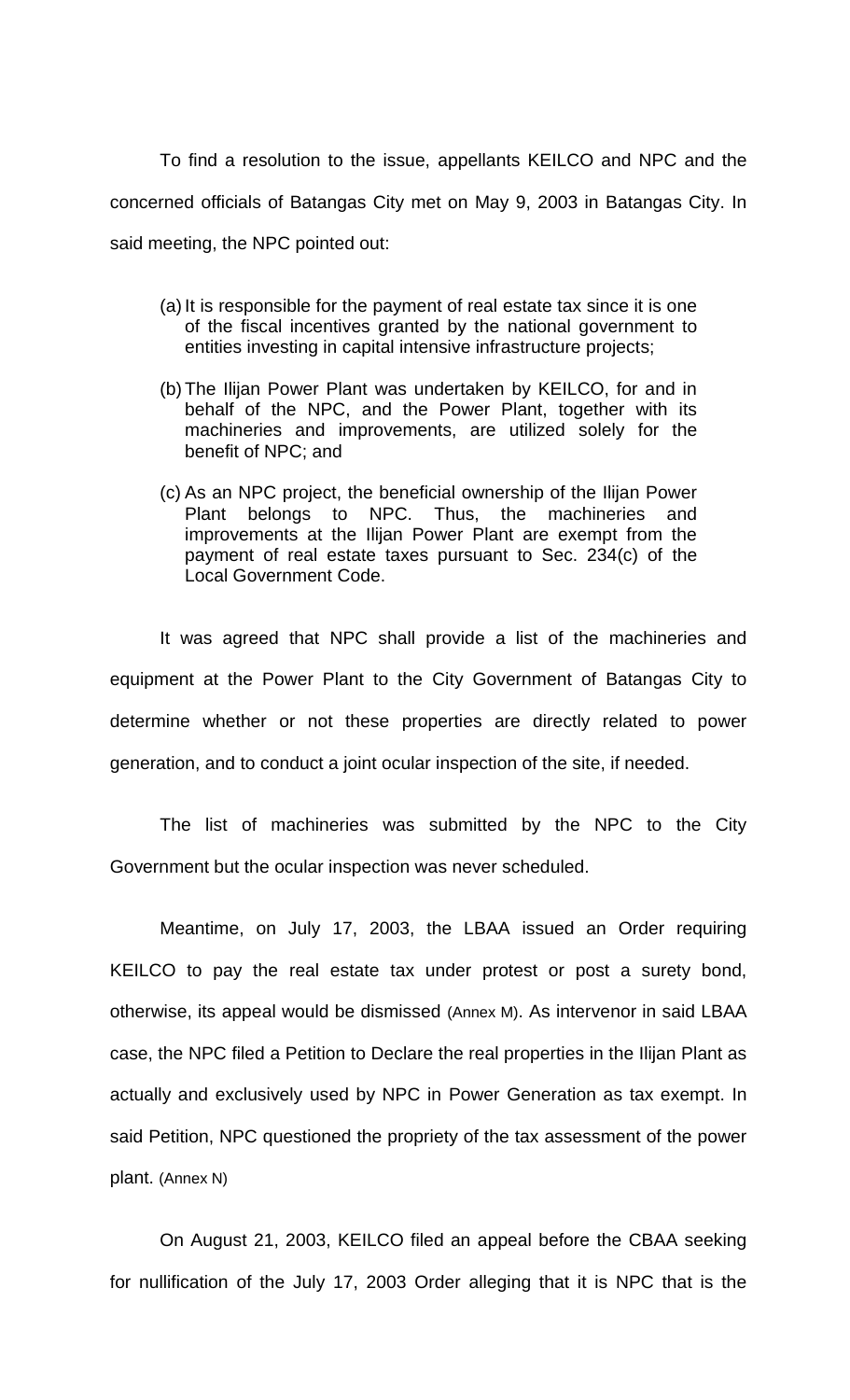proper party to pay the real estate tax under protest or post the surety bond. (Annex O)

While all of these issues are pending, the City Treasurer of Batangas City advertised a Notice of Delinquency of the Ilijan Power Station real properties in the issue of the Batangas Post of September 1-7, 2003. (Annex P)

On September 5, 2003, NPC filed a Motion with the LBAA for extension of time to post a bond until October 7, 2003. (Annex Q). Despite this, on October 2, 2003, the City Treasurer issued a Warrant of Levy to collect the alleged unpaid real estate tax on the machineries and improvements of KEILCO amounting to **One Billion Four Hundred Seventy Six Million Eight Hundred Seventy Thousand Four Hundred Pesos and Seventy-Three Centavos (P1,476,870,400.73**. (Annex R)

On October 27, 2003, NPC filed the GSIS Surety Bond in the amount of Six Hundred Fifteen Million Four Hundred Seventy Thousand One Hundred Eleven Pesos and Five Centavos (P615,470,111.05). (Annex S)

Because the City of Batangas was intent in enforcing the warrant of levy, on October 27, 2003, appellants filed a Complaint before the RTC of Batangas City for Injunction with prayer for the issuance of a **TRO** regarding the enforcement of the warrant of levy. (Annex T)

At the hearing held on October 29, 2003, the RTC of Batangas City issued an Order stating:

> *"Upon agreement of the parties, the enforcement of the Warrant of Levy dated October 2, 2003 issued by the Office of the City Treasurer of Batangas is suspended pending the resolution of the appeal filed by the petitioners before the Local Board of Tax Assessment Appeals denominated as LBAA Case No. 03-005 entitled "KEPCO ILIJAN CORPORATION (KEILCO):*

> *The Court takes note of the filing by National Power Corporation of a Surety Bond issued by the Government Service*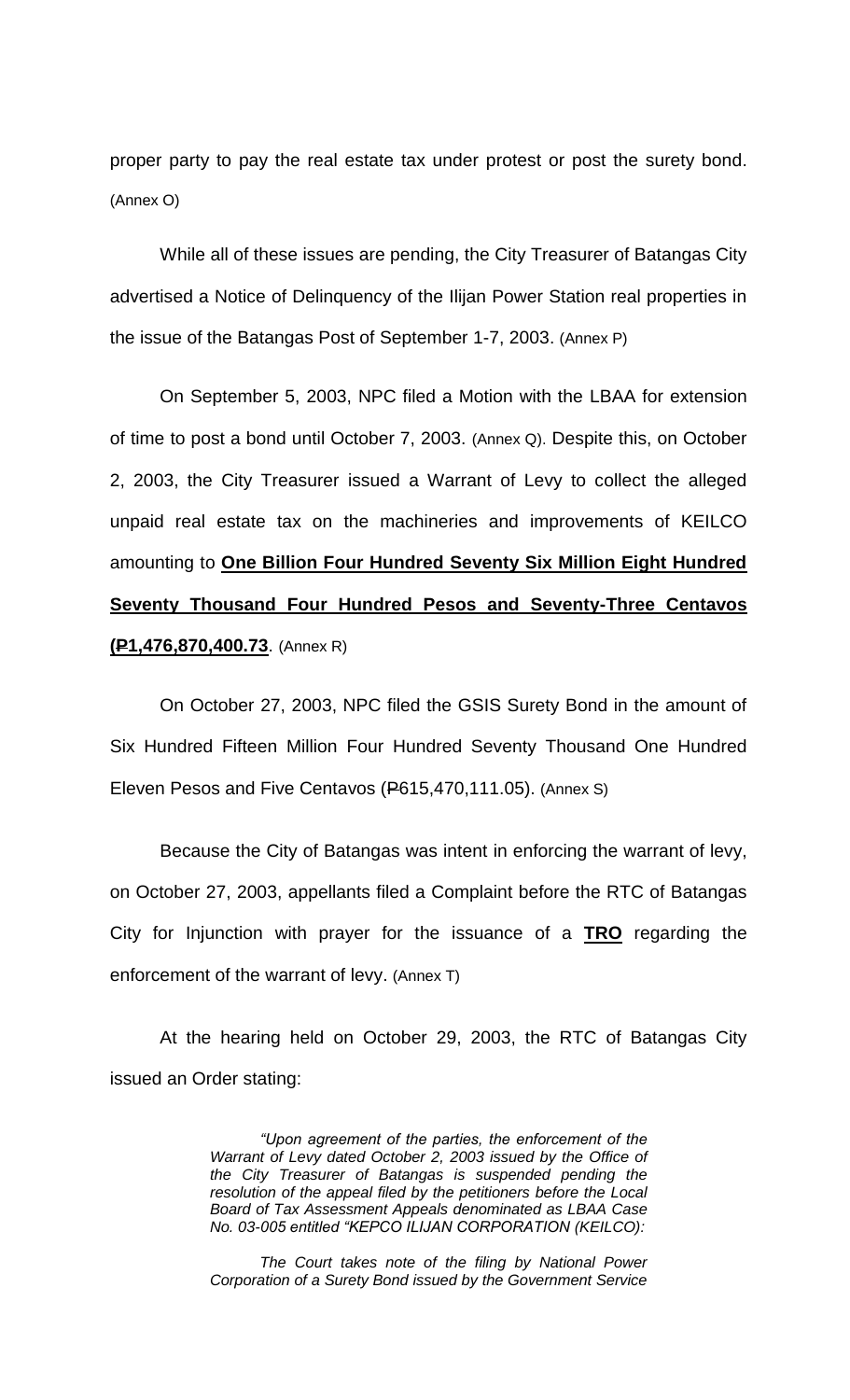*Insurance System (GSIS) covered by GSIS Bond No. G(16) GIF Bond No. 038369 issued on October 24, 2003, in the amount of P615,470,111.05 to guarantee the payment of taxes due on the real property subject of the appeal in LBAA Case No. 03-005."*  (Annex U).

On December 12, 2003, the LBAA of Batangas City issued the assailed

Decision. (Annex V)

Hence, this appeal with a prayer for the issuance of a Cease and Desist

Order. (Records, p. 46)

On February 10, 2004, this Board issued the following Order:

*"Before this Board is the Appeal of National Power Corporation and KEPCO Ilijan Corporation, Petitioner-Appellant, with a prayer for the issuance of a 'Cease and Desist Order, enjoining and restraining the City of Batangas or any person/party acting in its behalf from enforcing the Warrant of Levy issued on October 2, 2003, to collect the assessed real estate tax on the machineries and equipment amounting to P1,476,870,400.73 until final resolution of the issues on appeal.'*

*The ground for the Warrant of Levy having been extinguished by the Surety Bond given by Petitioner-Appellants to effect payment on subject realty tax assessed on Petitioner-Appellants' properties, the City of Batangas or any person/party acting in its behalf are ordered to Cease and Desist Order from enforcing the said Warrant of Levy of October 2, 2003, in order not to preempt and render ineffectual, nugatory and illurory any resolution or decision by this Board on the instant appeal."*  (Records, p. 169)

On February 29, 2004, Appellees filed a Motion for Clarification because the Order mentioned only the properties covered by TD Nos. 052-02200 to 052- 02208 and does not cover KEILCO's properties under TD Nos. 052-03377 and 052-03378. (Records, p. 201)

This was clarified by the Board in its Order dated March 22, 2004 when it said that its "Cease and Desist" Order covered only the properties by KEILCO that are covered by the P1,476,870,400.73 assessment by the City of Batangas. (Records, pp. 203-204)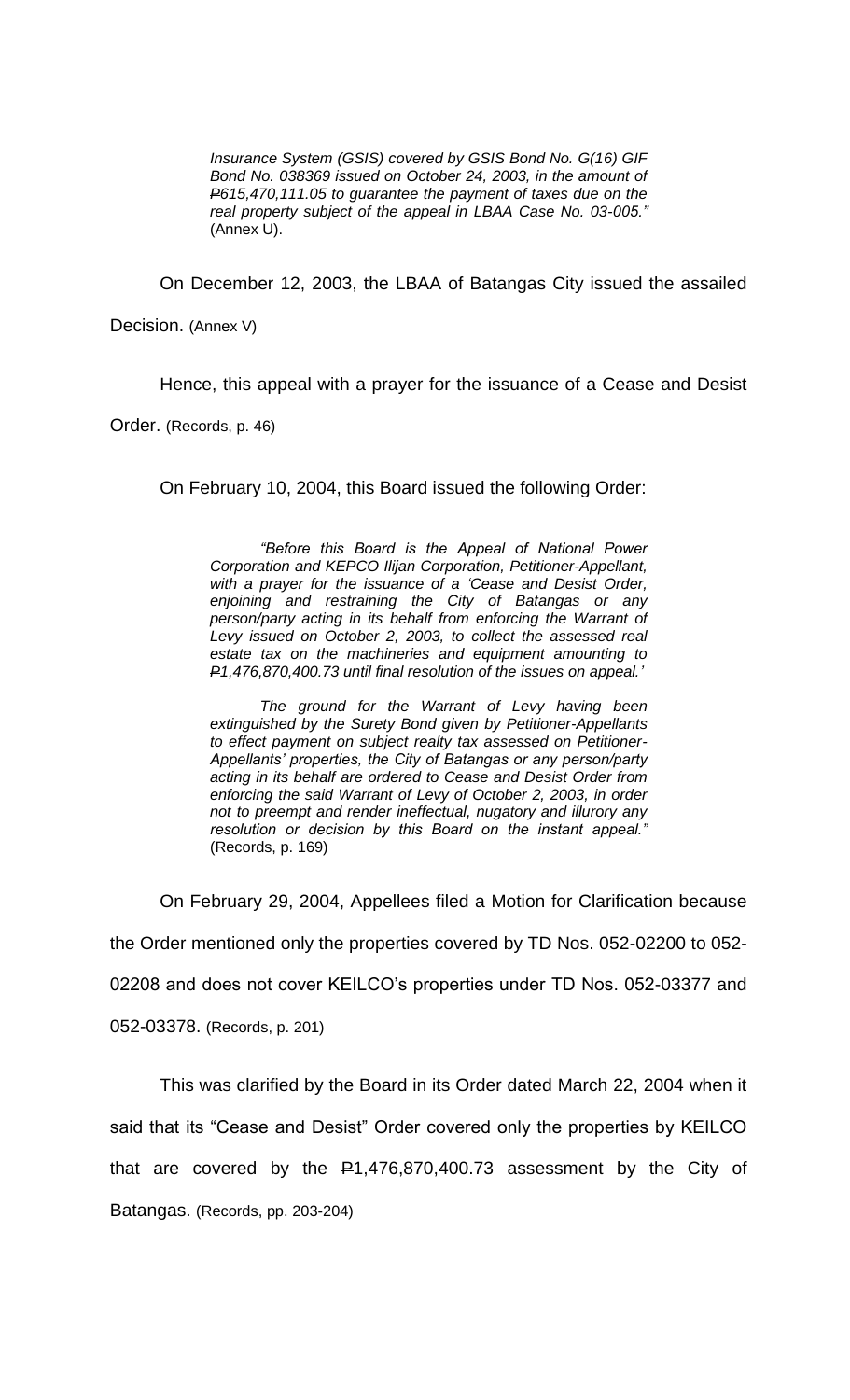On February 23, 2006, this Board conducted an ocular inspection of the Power Plant of KEILCO in Batangas City. (Records, p. 244)

#### **Appellant's Arguments/Discussion**

*I. The LBAA of Batangas City disregarded the provisions of the Local Government Code and applicable jurisprudence on procedural due process requirements in rendering the assailed Decision.*

Appellants state that the Local Government Code of 1991 (Rep. Act 7160) provides that:

| "Sec. 229. Action by the Local Board of Assessment                |
|-------------------------------------------------------------------|
| Appeals. $-$ (a) The Board shall decide the appeal within one     |
| hundred twenty days (120) days from the date of receipt of such   |
| appeal. The Board, after hearing, shall render its decision based |
| on substantial evidence or such relevant evidence on record as    |
| a reasonable mind might accept as adequate to support the         |
| conclusion."                                                      |

| <b>xxx</b> | x x x | x x x |
|------------|-------|-------|
|            |       |       |

It is clear from the above provision that in the exercise of its appellate function, the LBAA should set the case for hearing to afford the parties the opportunity to present their respective evidence in a hearing conducted for the purpose.

This was not followed by the LBAA. It's questioned Decision was merely based on the initiatory pleadings filed. Appellants NPC and KEILCO were not ordered to file their respective Position Papers or Memoranda regarding the matters raised. The issues are complex and the amount involved is big so that the LBAA should have complied with the due process requirements under the Constitution.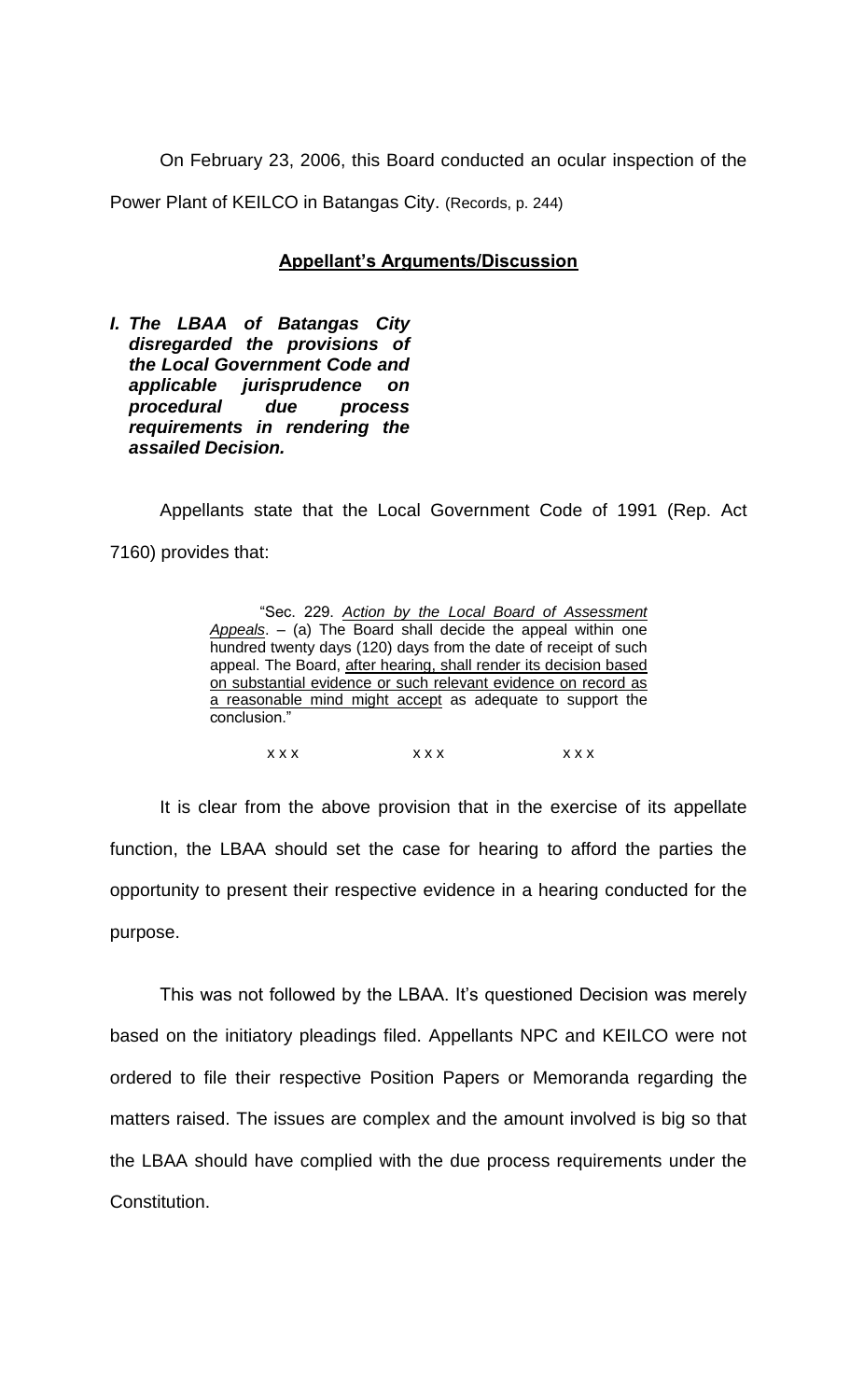Appellants were denied due process because from the filing of the case before the LBAA and until the rendition of its highly questionable Decision, no hearings, formal or informal, were conducted and the parties were not given the opportunity to present evidence, testimonial or documentary, to expound their positions.

Because of the LBAA's disregard to comply with the basic tenets of the due process clause enshrined in our Constitution, the very validity of its assailed Decision is now put in question.

# *II. The LBAA erred when it ruled on the non-binding effect of the ECA between KEILCO and NPC with respect to the City of Batangas.*

The Energy Conversion Agreement (ECA) was entered into between KEILCO and the Department of Finance (DOF) on November 5, 1997. Under the ECA, it was stipulated that "**NPC shall be responsible for the payment of real estate taxes and rates levied on the NPC site** (including by reference to the building and other improvements thereon (including the Power Station)" (Annex B).

In its Decision, the LBAA ruled that the terms of the ECA between KEILCO and NPC cannot affect the right of the City of Batangas to tax KEILCO. Clearly, the LBAA is invoking the rule on "relativity of contracts" as provided in Art. 1311 of the New Civil Code which provides that "contracts take effect only between the parties, their assigns and heirs,  $x \times x$ ."

Appellants argue that because there was no hearing conducted by the LBAA, appellants failed to introduce Annex A, which is the Agreement as to Fundamental Rights executed between the Republic of the Philippines, represented by the Department of Finance, and appellant KEILCO dated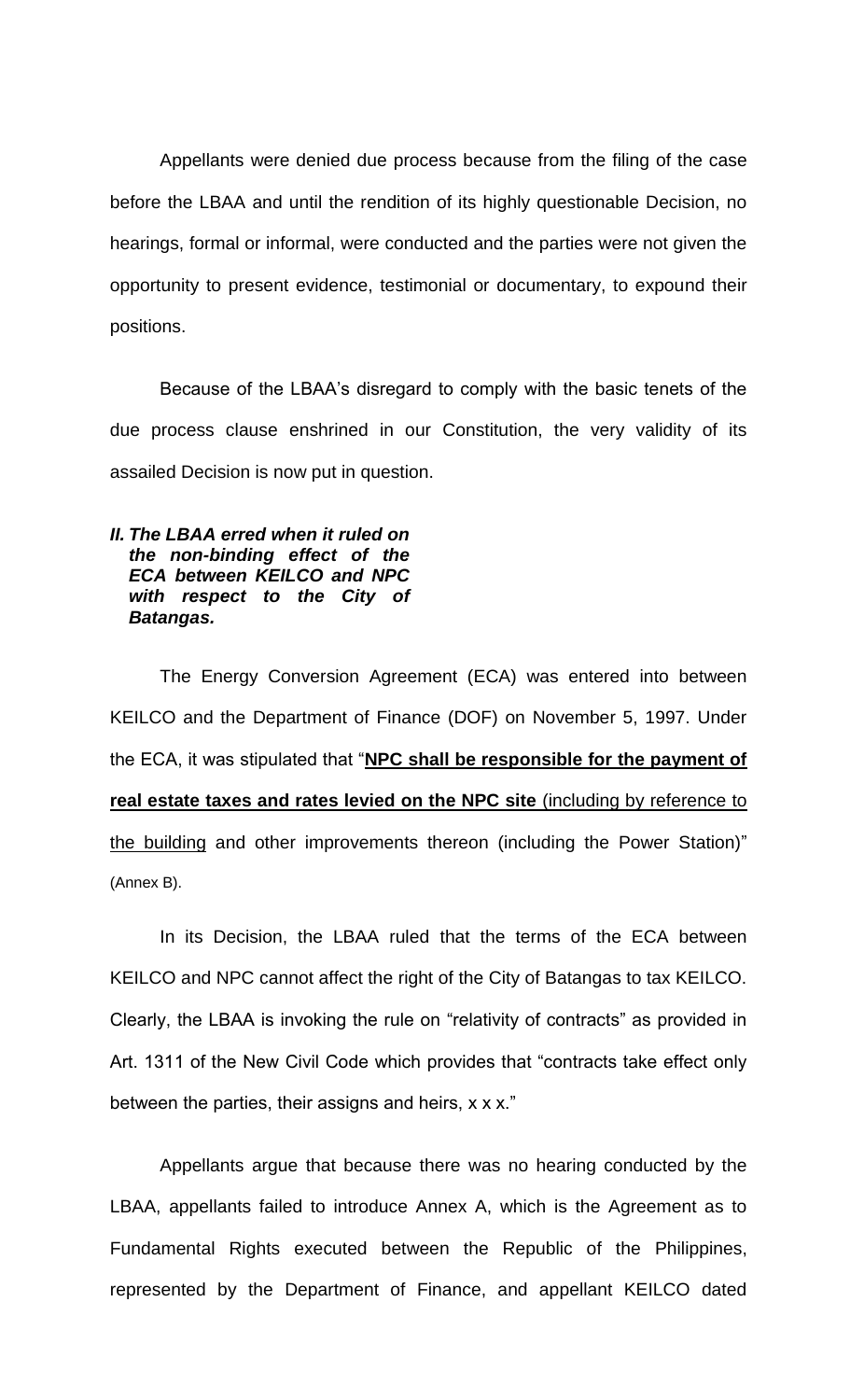January 28, 1998. The execution of this Agreement was pursuant to the Full Powers Authorization issued by President Fidel V. Ramos to then Secretary of Finance dated January 5, 1998 to sign for and in behalf of the Republic of the Philippines. (Annex W)

Under the Agreement, it was stipulated that "**as long as NPC remains a government-owned corporation, the Government pledges that it shall cause the National Power Corporation at all time and from time to time, to pay when due, all real estate taxes and assessment rates and other charges in respect of the site, buildings and improvements on the site and the power station**."

This Agreement is significant because it puts the Ilijan Project out of the realm of simple contract under the New Civil Code between the two (2) entities, but has elevated the same into issues with constitutional implications.

The term "Republic of the Philippine", being one of the contracting parties in the Agreement, is a broad expression which includes, not only in the central government, but also the provincial and municipal, chartered cities and other government controlled corporations or agencies (Central Bank of the Phils. vs. Court of Appeals, G.R. No. L-33022, April 23, 1975). Consequently, the City of Batangas, as a territorial and political subdivision, cannot claim any right superior to that of the Republic.

# *III. The LBAA erred when it concluded that KEILCO has impliedly admitted the correctness of the assessment.*

This conclusion by the LBAA has no factual and legal basis. Admissions are never to be presumed and that the same must be clear and unambiguous. In the Petition, KEILCO did not admit the correctness of the assessment. It only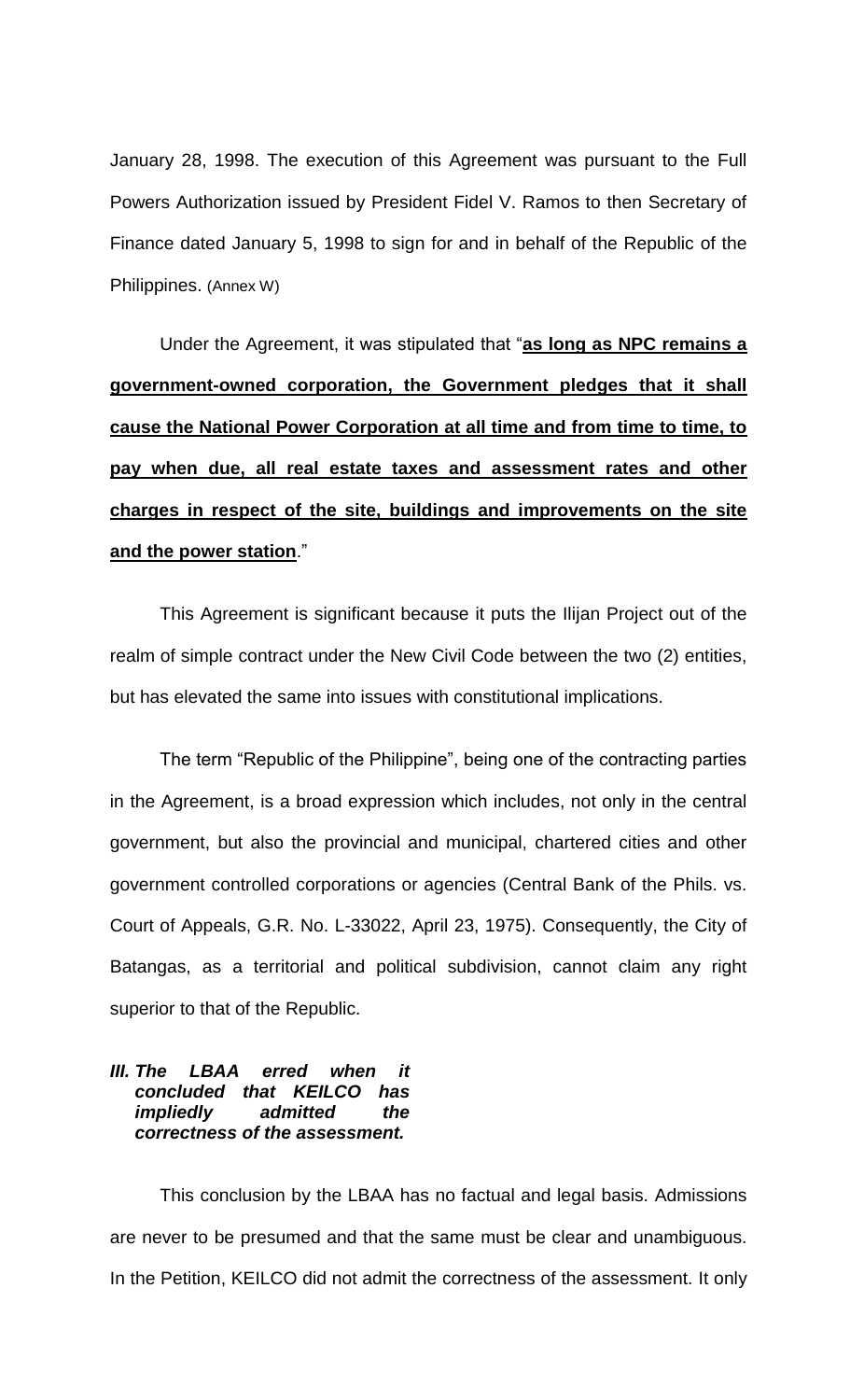stated that any question as to the legality of the assessment or correctness of the rate could be resolved with the actual and active participation of NPC and not by KEILCO alone. Otherwise stated, if there is any question regarding the assessment of the Ilijan Project, the same can only be raised by NPC.

NPC and KEILCO could not assail the rates used in coming up with the assessment because they were not given an opportunity to contest its reasonableness. Moreover, NPC's Petition did not merely question the rates of the assessment but already attacked the propriety or validity of the assessment.

### *IV. The LBAA gravely erred when it ruled that KEILCO is the actual, direct and exclusive user of the Ilijan Power Plant.*

The question that needs to be answered is who is the actual, exclusive and direct user of these properties. This issue could have been clarified by NPC and KEILCO during a hearing.

Perhaps the reason why the LBAA ruled that KEILCO is the actual, exclusive and direct user of the same because it is the most visible entity at the site. Appellants however, tried to correct this perception by discussing the BOT Law (R.A. 6957).

BOT arrangement is a financing arrangement adopted by Congress to implement the infrastructure projects of the government and at the same time reduce its financial burden. It is undisputed that Projects undertaken by the government pursuant to BOT Law, are government projects, and not project of the private sector. Being government projects, all BOT projects are required to be approved by Congress.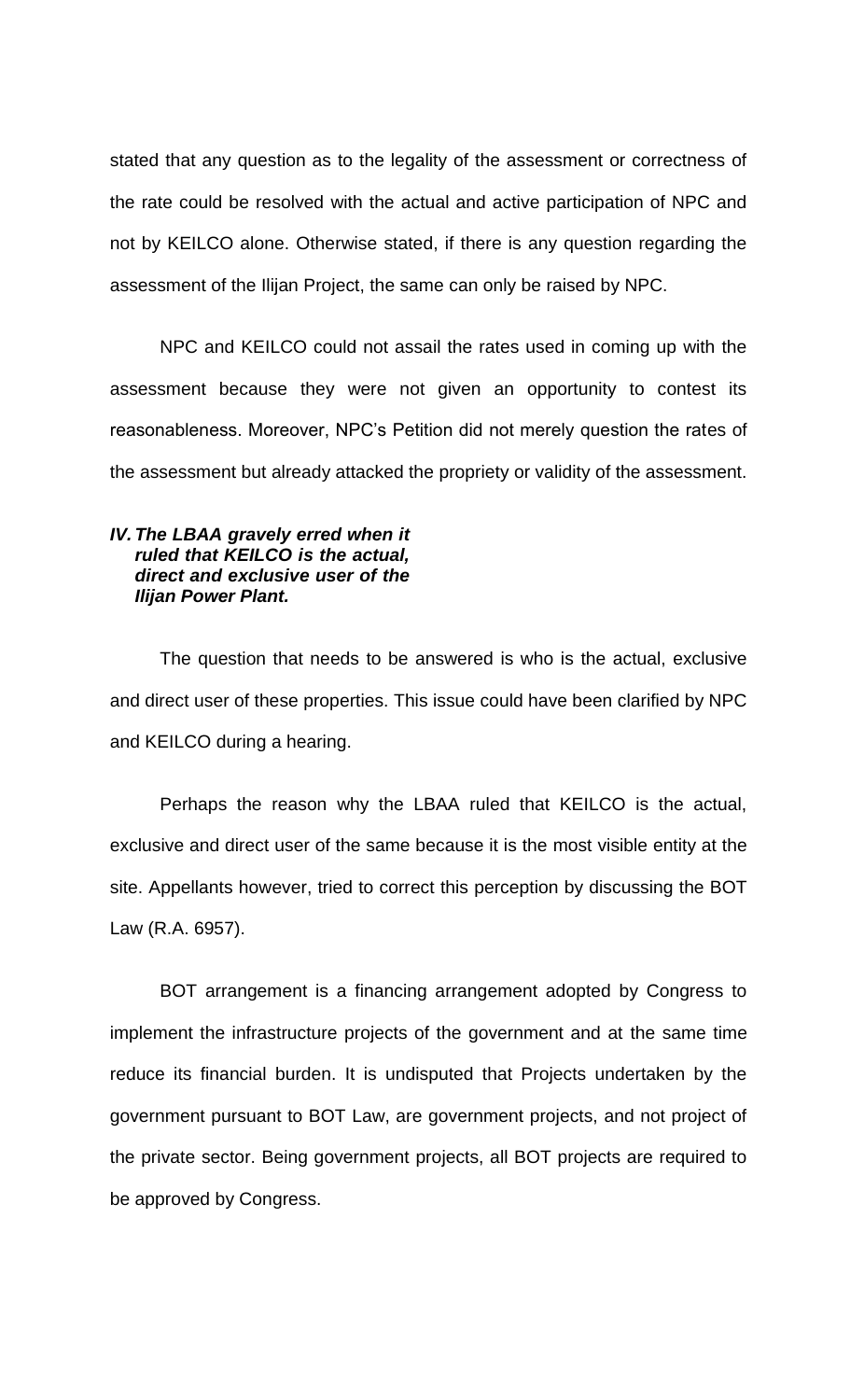Appellants point out that despite NPC's assertion that it is the actual, direct and exclusive user of the plant, the LBAA ruled that its contractor, KEILCO, is the user of the plant because the interest of NPC is only to "buy the electricity generated from the power firm, pursuant to the ECA." (Decision, p. 6)

This is erroneous because whatever payments made by NPC to KEILCO is not the test of usage or ownership of the plant. In fact, these payments, in a form of fees, is consistent with beneficial ownership and actual, direct and exclusive use of the plant since the collection of the fees is the only repayment scheme prescribed by the BOT Law and the only way by which our government can reimburse the contractor of its cost in the project.

Because NPC is the beneficial owner and user of the power plant, NPC legally and appropriately assumed the responsibility of paying any and all taxes and fees that will be imposed in connection with the construction and operation of the Power Plant.

Appellants stress that even granting that KEILCO, the BOT contractor, is the legal owner of the machineries and equipment subject of the questioned assessment, these machineries are nevertheless exempt from real property tax pursuant to Sec. 234(c) of R.A. 7160 which exempts from real property taxes those machineries and equipment that are actually, directly and exclusively used by government-owned and controlled corporations engaged in the generation and transmission of electric power.

The intent here is to grant financial relief to the entities that are performing vital functions with the hope that this would ultimately redound to the benefit of the consuming public who will no longer be made to pay the real estate tax that KEILCO will eventually passed onto them.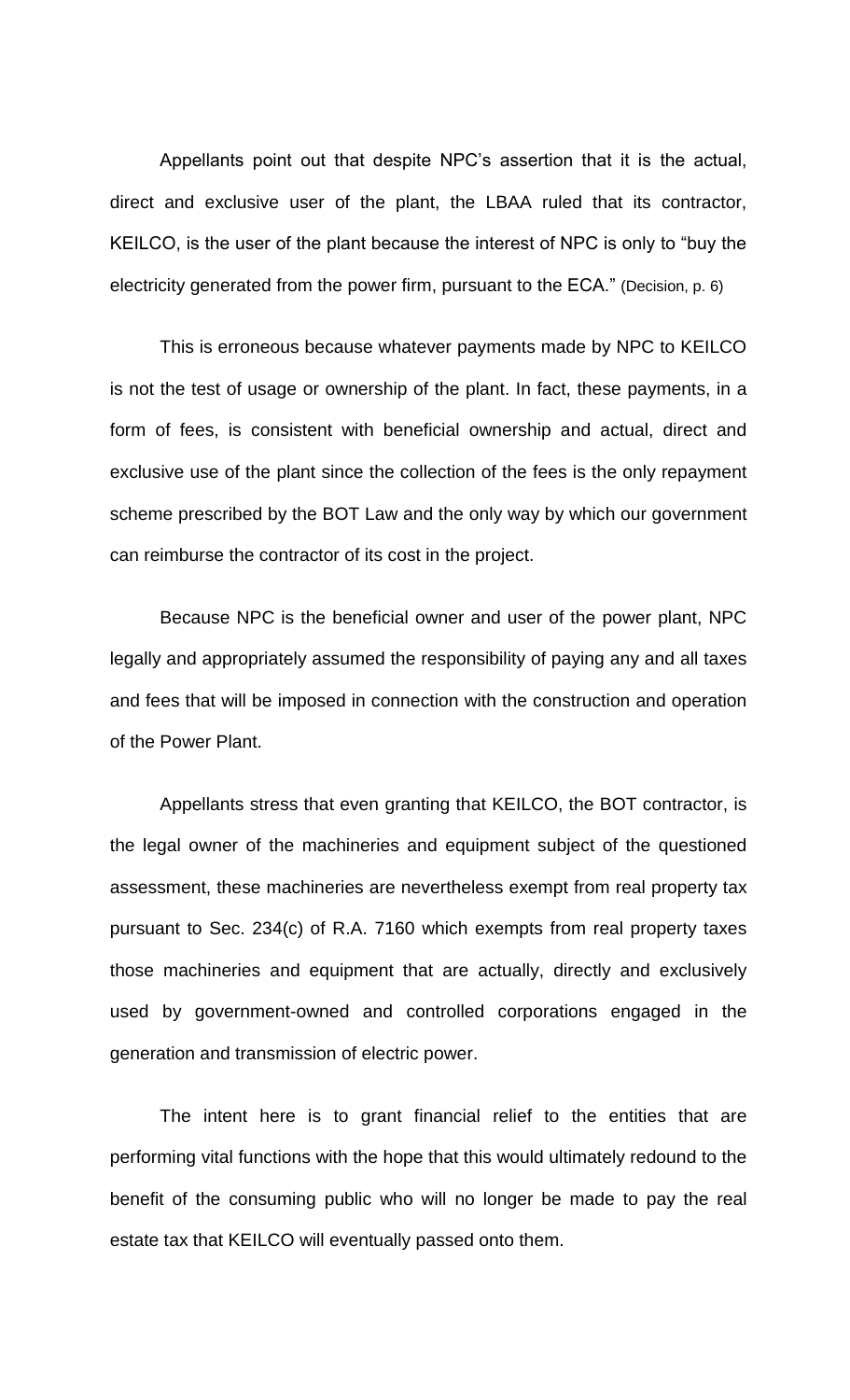However, the LBAA is of the view that Sec. 234(c) of the Local Government Code grants real estate exemption to GOCC's only for machineries and equipment that are actually, directly and exclusively used by it in the supply and distribution of electric power. Hence, the LBAA ruled that when the participation is by non-GOCC entity, said provision will not apply. Appellants assert that this ruling is erroneous.

#### **Appellee's Comments**

#### *On assigned error I*

Appellee LBAA denied that it committed grave abuse of discretion when it rendered the assailed Decision against NPC and KEILCO. It points out that KEILCO merely filed a Motion dated March 4, 2002 instead of Petition or an Appeal. The LBAA still considered it an Appeal on the Notice of Assessment made by the City Assessor. The LBAA also allowed the NPC to intervene, instead of ordering the dismissal of the appeal for failure of petitioners to pay the tax under protest. The LBAA also gave KEILCO and NPC more than sufficient time to pay the assessed tax or file a GSIS surety bond. The NPC was given (2) extensions of time to comply with the requirements set by the LBAA.

Appellee tried to show that appellants filed the following pleadings:

- a) KEILCO's Motion dated March 4, 2002 wherein KEILCO claimed that it is NPC that is liable to pay the tax assessed on the basis of their ECA;
- b) NPC's Comment dated April 22, 2002 wherein NPC claimed that while it truly assumed payment of the tax obligations of KEILCO, it nevertheless, cannot pay them because it is exempt under the provisions of its Charter, R.A. 6395 and Sections 217 and 234 of the Local Government Code of 1991 which exemption is supported by various opinions of government agencies and jurisprudence of the Supreme Court;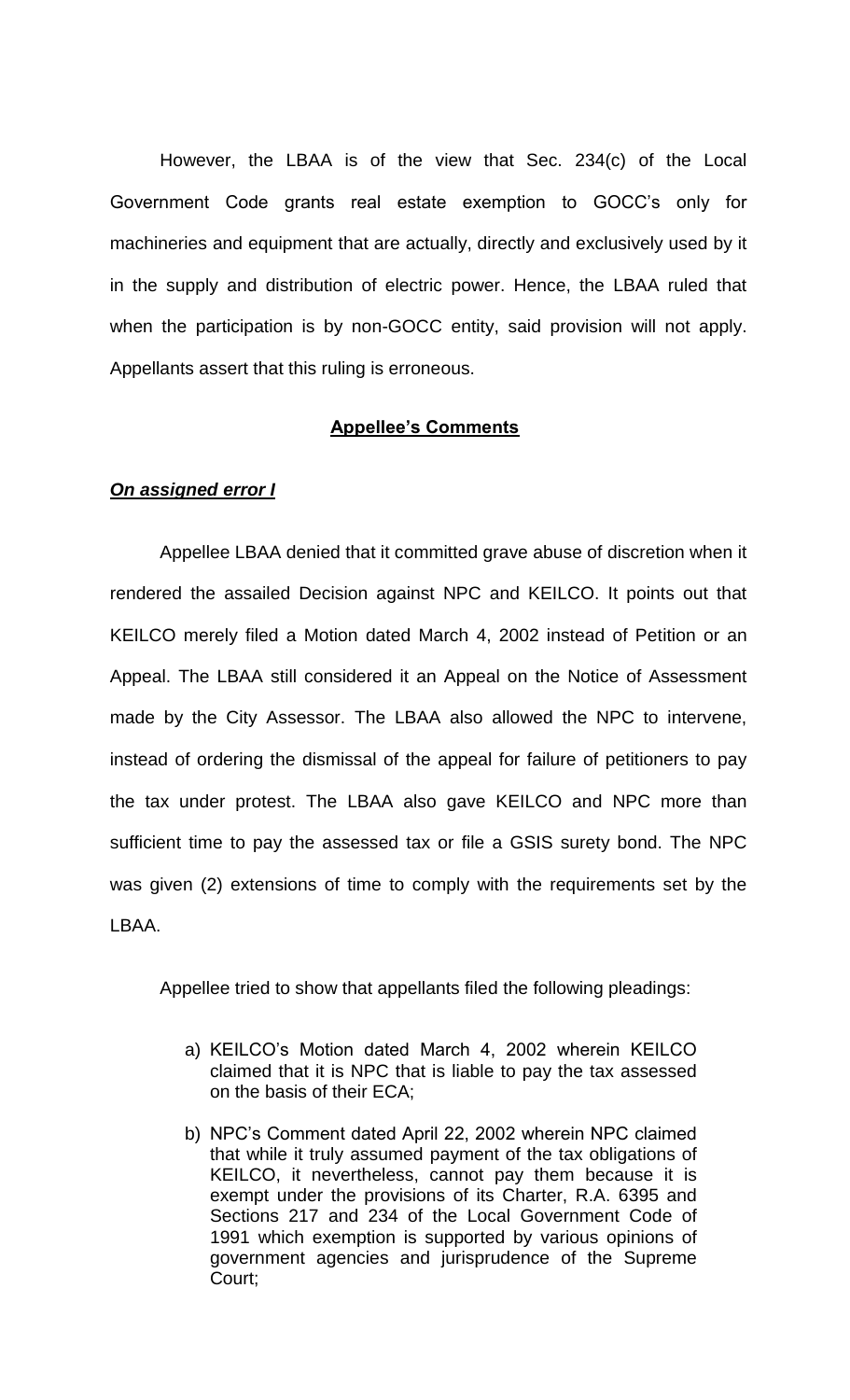- c) NPC's Motion for Intervention dated May 7, 2003 whereby it reiterated that while it assumed the tax liability of KEILCO under the ECA, it is nevertheless exempt from taxation under Sec. 234(c) of the Local Government Code of 1991; and
- d) NPC's Petition to Declare Real Properties in Ilijan Natural Gas Power Plant actually, directly and exclusively used by NAPOCOR in Power Generation as exempt whereby NPC admitted that it has assumed the tax obligations of KEILCO but that NPC is exempt from payment of taxes.

Appellee stresses that in these pleadings, appellants did not raise any issue of facts. KEILCO did not contest the correctness of the Notice of Assessment. KEILCO merely stated in its Motion dated March 4, 2002, that the notice had been sent to the wrong party because it should have been sent to the NPC, the entity liable for the taxes under the ECA. On the part of the NPC, it likewise did not contest the correctness of the assessment but merely acknowledged its assumption of the tax liability of KEILCO and at the same time claiming tax exemption privileges under the provisions of its Charter, the Local Government Code and some pronouncements of the Supreme Court in support thereof. In short, NPC and KEILCO merely raised questions of law.

Appellee alleges that quasi-judicial and administrative bodies are not bound strictly by the rules of procedure and evidence. They can decide a case merely on the basis of Affidavits or Memoranda submitted by the parties. Anyway, it is a rule of procedure that "where an Answer fails to tender an issue, or otherwise admits the material allegations of the adverse party's pleading *(Rule 34, Rules of Court),* a judgment may be rendered on the basis of the allegations in the pleadings."

The LBAA therefore, did not err, much less, abuse its discretion in rendering the questioned Decision.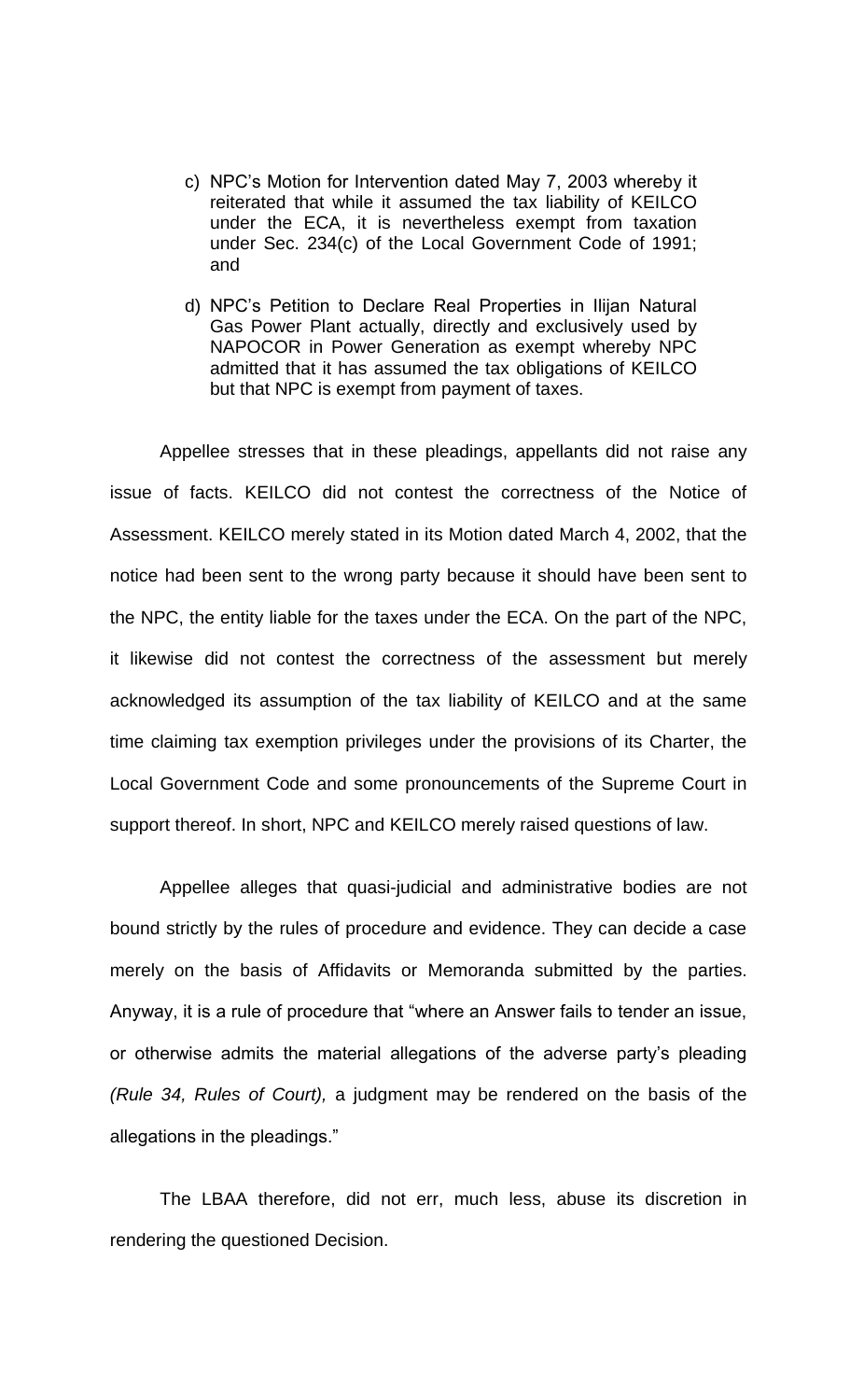### *On assigned error II*

Appellee claims that it did not err when it ruled that the ECA executed between KEILCO and NPC is not binding on respondent-appellee City of Batangas or its officials in general. It is a general rule recognized by all that "Contracts take effect only between the parties, their heirs and assigns." The City of Batangas is not a party to the ECA. Not being a party thereto, the City of Batangas is, therefore, a stranger thereto. Being a stranger, the City of Batangas cannot claim any rights thereunder, and necessarily, it cannot be bound by any obligations therein.

Appellee cited the case of *NPC vs. LBAA of Quezon Province and the Municipality of Pagbilao* (CBAA Case No. L-29, August 18, 2003), wherein this Board ruled thus:

> *"Anent the ECA providing for NAPOCOR to be responsible for the payment of all taxes, binds only the contracting parties, NAPOCOR and HOPEWELL. Neither the Municipality of Pagbilao nor the Province of Quezon are privy thereto. The exemption provided by law is inherent on NPC and cannot be extended or transferred to Hopewell or Mirant without express legislative grant, merely because NPC agreed to pay Hopewell's realty tax obligation."* (Underscoring Supplied for emphasis)

#### *On assigned error III*

Respondent states that the LBAA did not err nor abuse its discretion when it ruled that appellant KEILCO impliedly admitted the correctness of the assessment made by the City Assessor on its property. It further alleges that a close scrutiny of KEILCO's Motion before the LBAA which the latter elevated to an "Appeal" will show that nowhere therein did KEILCO contest the correctness of the assessment of its real properties by respondent City Assessor.

Neither did NPC, in its Motion for Intervention, contest the correctness of the assessment. It merely said that under the ECA between NPC and KEILCO,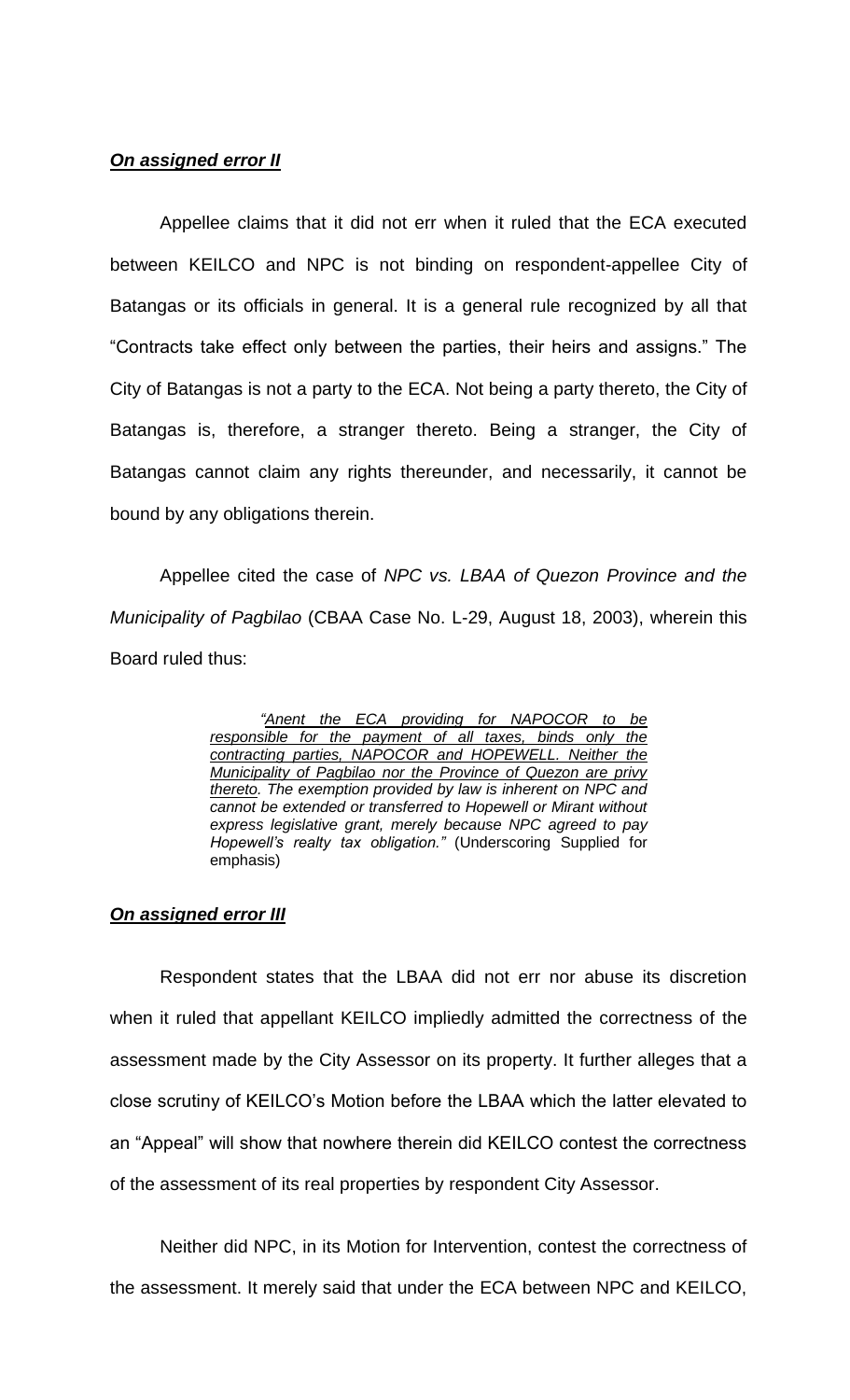NPC assumed responsibility for the payment of real estate tax and rates levied on the power plants and facilities.

Appellee says that it is not only KEILCO which admitted the correctness of the assessment but also NPC itself, by failing to contest the correctness of the assessment by the City Assessor. In fact, from its pleadings, appellant NPC acknowledged and assumed responsibility in the payment of real estate tax and rates levied on the Power Plant and facilities of KEILCO.

#### *On assigned error IV*

Respondent LBAA stresses that it did not commit any error when it ruled that appellant KEILCO is the actual, direct and exclusive user of the Kepco Ilijan Power Plant. In its Motion for Intervention, NPC alleged that on December 14, 2000, it entered into an Amended and Restated Energy Conversion Agreement (ECA) with KEILCO to construct, operate and maintain a 1200 MW Natural Gas Fire Combined Cycle Power Plant located in Ilijan, Batangas. That under said Agreement, KEILCO, pursuant thereto and in accordance with BOT Law, bound itself to construct and operate said Power Plant and deliver to NPC is electric energy but with NPC providing for the fuel requirements thereof; and that KEILCO is likewise bound to transfer the said Power Plant and Station to NPC upon the arrival of a certain period as stipulated in their Agreement.

From the very wording in NPC's Motion for Intervention, it clearly appears that KEILCO is the actual, direct and exclusive user of the KEILCO Power Plant. NPC will have actual, direct and exclusive control of the plant upon the transfer by KEILCO to NPC which under the Agreement shall be no less than twenty five (25) years from the execution thereof.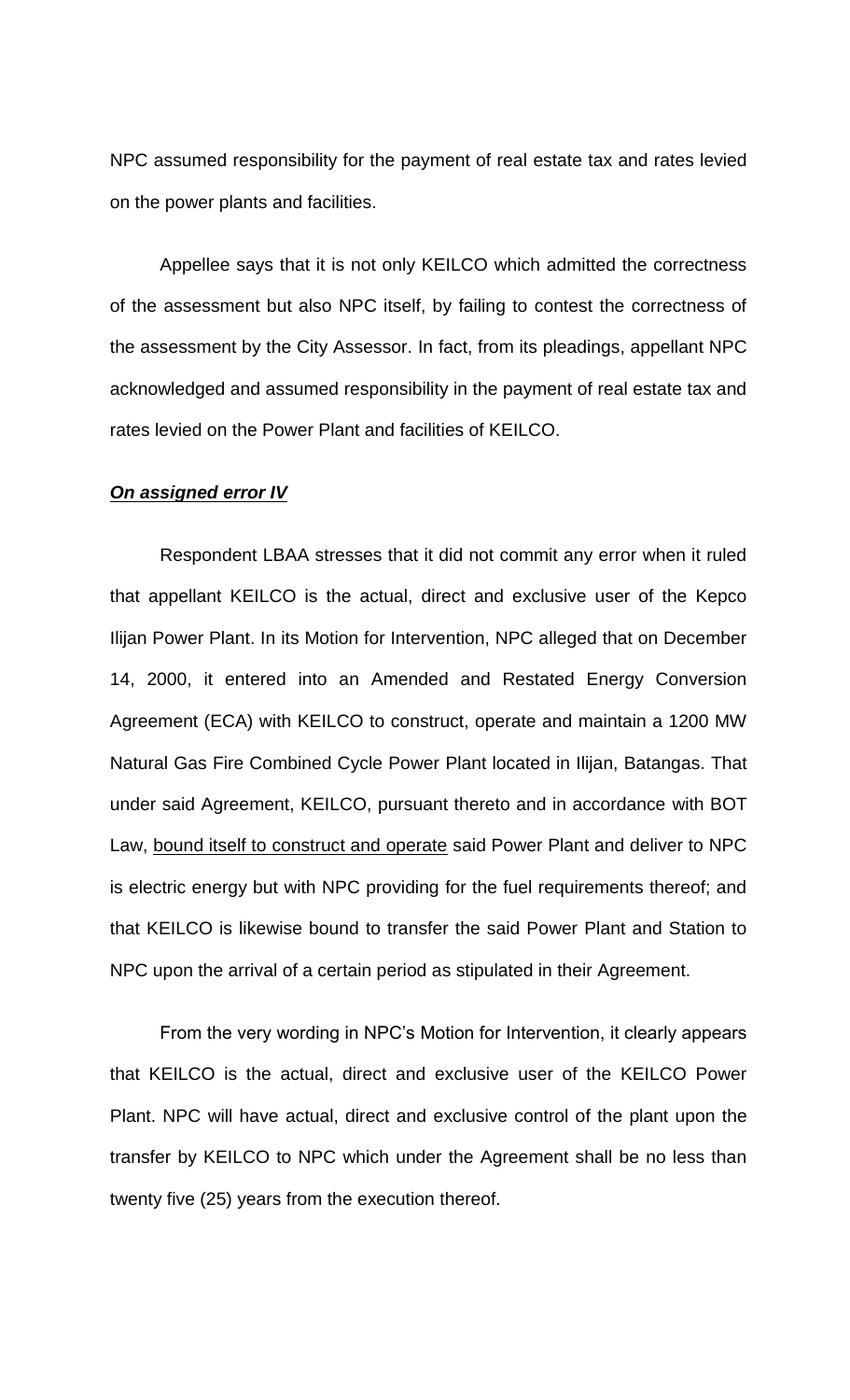Appellee emphasizes that this Board had already occasion to rule on the same issue in relation to Section 234(c) of the Local Government Code of 1991 in the case of *NPC vs. LBAA of the Province of Quezon and the Municipality of Pagbilao* (supra), where it held that:

> "paragraph (c) of Section 234 will point to the fact that the *law requires two (2) activities to be engaged in by the Government-Owned Or Controlled corporation (GOCC) to avail of the exemption. One is the generation of electric power, and the other is transmission of electric power. It is of public knowledge, and likewise admitted in the pleadings that it is Hopewell (Mirant) who is doing the generation and NAPOCOR, the transmission of electric power. Regardless, therefore of who the actual, direct and exclusive user is, the claim for tax exemption must fail. In short, both generation and transmission must be performed by the GOCC to avail of the exempting privilege. It may be added that at present, NAPOCOR is not even engaged in any of the two requirements. It is now the National Transmission Co. (TRANSCO) that is doing the transmission of electric power.* (Underscoring supplied for emphasis)

> *"Granting, however, for the sake of argument that Transco is a spun off company from NAPOCOR, and there exist an iota of doubt as to the true intent of the legislature in the use of the word 'and' in the law or that the same can be subject to a double interpretation, still petitioner-appellant NAPOCOR is grasping at straws in the wind.*

> *"It is elementary in statutory construction that in case of doubt, the same must be resolved liberally in favor of the taxing authority and 'strictissimi juris' against the taxpayer claiming exemption. And in case of tax exempting provisions subject to different interpretations, the one upholding the strongest power of the date, 'the power to tax as an attribute of sovereignty' is favored, and the interpretation in derogation of such sovereignty is frowned upon. Truth to tell, there is no need to cite basic principles and a litany of kilometric jurisprudence on the matter, as the language used in the law is clear, plain and unambiguous, it is so simple that even a primary English school teacher and high school students will understand."*

#### **The Board's Ruling**

Be that as it may, Petitioners-Appellants pray "that the decision of the Local Board of Assessment Appeals dated December 12, 2003 be reversed and set aside for having been rendered with grave abuse of discretion x x x".

The Decision of the Local Board of Assessment Appeals of the City of

Batangas ordered KEILCO "to pay the real estate taxes as assessed by the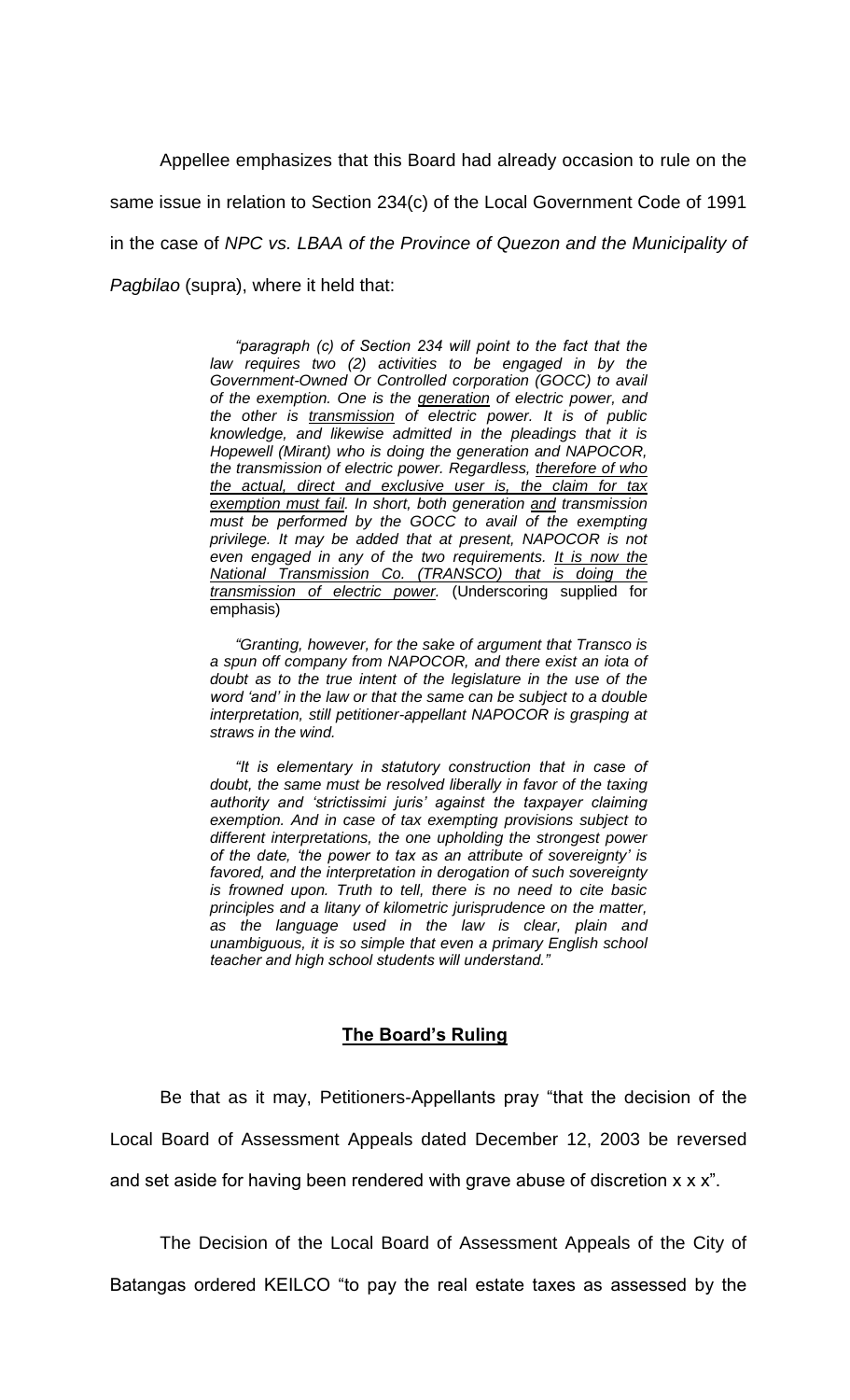City Assessor under the Tax Declaration Nos. 052-02200 to 052-02208. To reverse and set aside said decision is for this Board to rule that KEILCO is exempted from real property tax. This is untenable.

Petitioners-Appellants allege, first of all, that the "Agreement as to Fundamental Rights" is a contract of the Republic of the Philippines, represented by the Department of Finance, with KEILCO. "As a necessary implication, the City of Batangas is a territorial or political subdivision of the Republic of the Philippines. As a territorial and political subdivision, it cannot claim any right superior to that of the Republic." That there is a Constitutional implication, so that "(u)nless the Constitution is amended to prescribe a federal form of government, the local government is an intra-sovereign subdivision of one sovereign nation, but not intended to be an imperium in imperio".

This is a tall order. It appears that KEILCO is in the league and level of the Republic of the Philippines by virtue of a contract, hence above any political subdivision, and not within the authority thereof. The City of Batangas is apt to collect its realty tax on the Ilijan Power Plant, and it has already done so, when the City Treasurer of Batangas issued "a warrant of levy to collect the alleged unpaid real tax on the machineries and improvements amounting to ONE BILLION FOUR HUNDRED SEVENTY SIX MILLION EIGHT HUNDRED SEVENTY THOUSAND FOUR HUNDRED PESOS AND 73/100 (P1,476,874,400.73). Pursuant thereto "NPC, on October 27, 2003, filed the necessary GSIS Surety Bond in the amount of Six Hundred Fifteen Million Four Hundred Seventy Thousand One Hundred Eleven Pesos and 05/100 (P615,470,111.05)."

Petitioner-Appellant had to file a "Complaint" before the Regional Trial Court of Batangas City with a prayer for Injunction with Urgent Application for a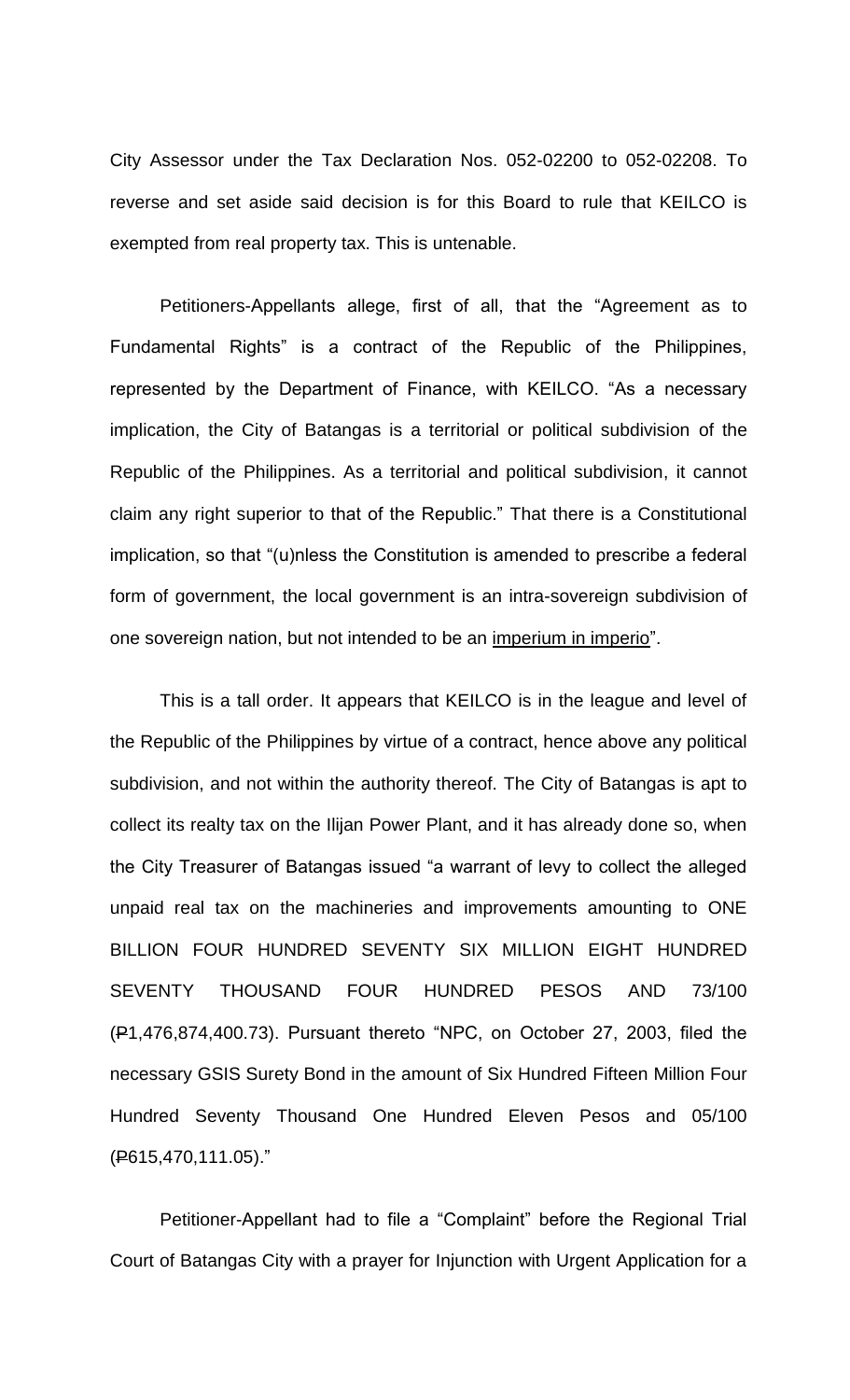Temporary Restraining Order and Writ of Preliminary Injunction on the enforcement of the levy. Hence, by Order of the Regional Trial Court "the enforcement of the Warrant of Levy x x x is suspended pending the resolution of the appeal x x x before the Local Board of Assessment Appeals x x x."

Will there be a Constitutional crisis because of the levy? Should the Constitution be amended pursuant thereto? The fact, however, is that the Constitution has provided for local government units to levy taxes, fees and charges, as follows:

"Sec. 5. Each local government unit shall have the power to create its own sources of revenues to levy taxes, fees and charges subject to such guidelines and limitations as the Congress may provide, consistent with the basic policy of local autonomy. Such taxes, fees, and charges shall accrue exclusively to the local governments."

Second of all, "NPC had to avail of the provisions of Republic Act No. 6975, as amended, otherwise known as the BOT Law to respond to the looming crisis and to fulfill its mandate of providing full electrification of the country under its charter". Hence, "NAPOCOR's assertion that it is the actual, direct and exclusive user of the plant."

Apropos, the actual, direct and exclusive use of machineries and equipment exempts "government-owned or-controlled corporations engaged in the supply and distribution of water and/or generation and transmission of electric power," from real property tax, under par. (c), Sec. 234, R.A. 7160. NPC is one such corporation hence it could avail of said exemption. This means, therefore, that NPC's exemption under its R.A. 6395 Charter no longer applies to real property tax as this has already been withdrawn under the last paragraph of the same Sec. 234.

Section 234 provides as follows: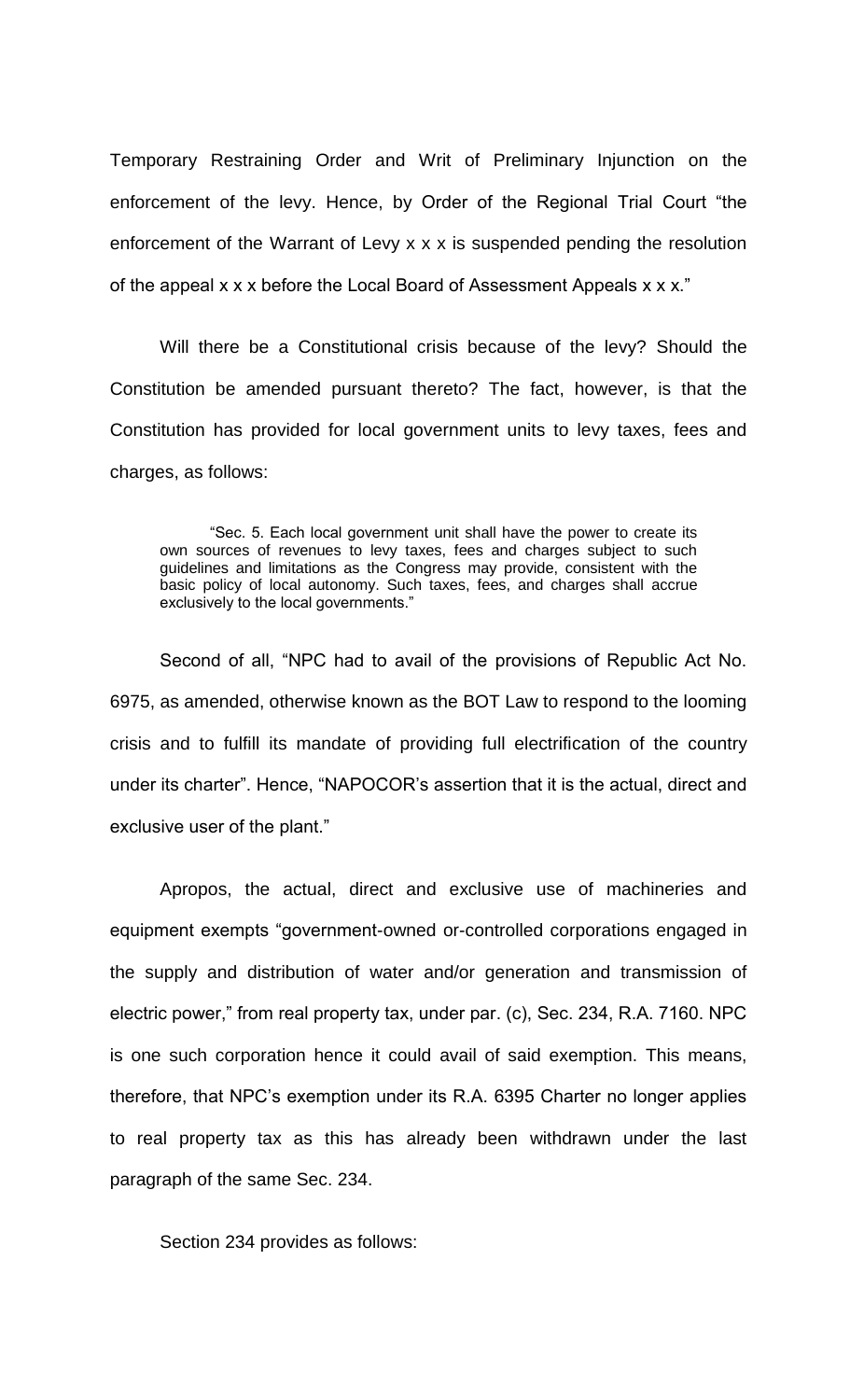"Sec. 234. *Exemptions from Real Property Tax.* – The following are exempted from payment of the real property tax:

(a) Real property owned by the Republic of the Philippines or any of its political subdivisions except when the beneficial use thereof has been granted, for consideration or otherwise, to a taxable person;

(b) x x x;

(c) All machineries and equipment that are actually, directly and exclusively used by local water districts and government-owned or controlled corporations engaged in the supply and distribution of water and/or generation and transmission of electric power;

(d) x x x;

(e) x x x

Except as provided herein, any exemption from payment of real property tax previously granted to, or presently enjoyed by, all persons, whether natural or juridical, including all government-owned or controlled corporations are hereby withdrawn upon the effectivity of this Code."

On the other hand, the BOT Law, R.A. 6957 amended by R.A. 7718

#### defines Build-operate-and-transfer thus:

"Sec. 2(b). A contractual arrangement whereby the project proponent undertakes the construction, including financing, of a given infrastructure facility, and the operation and maintenance thereof. The project proponent operates the facility over a fixed term during which it is allowed to charge facility users appropriate tolls, fees, rentals, and charges not exceeding those proposed in its bid or as negotiated and incorporated in the contract to enable the project proponent to recover its investment, and operating and maintenance expenses in the project. The project proponent transfers the facility to the government agency or local government unit concerned at the end of the fixed term which shall not exceed fifty (50) years."

Furthermore, "(t)he CRP under the ECA are mere payments for KEILCO's investment. Therefore under the scheme, NAPOCOR is already the beneficial owner of the plant although the naked ownership is retained by KEILCO until after the cooperation period. In short, the ECA is merely a financing agreement whereby NAPOCOR is the beneficial owner and actual, direct and exclusive user of the plant and KEILCO is the lender/creditor." The ECA provides:

"7.5 Payment by NPC of Certain Taxes

a. NPC shall be responsible for the payment of all real estate taxes and rates levied on the NPC Site (including by reference to buildings and other improvements thereon [including the Power Station]). x x x"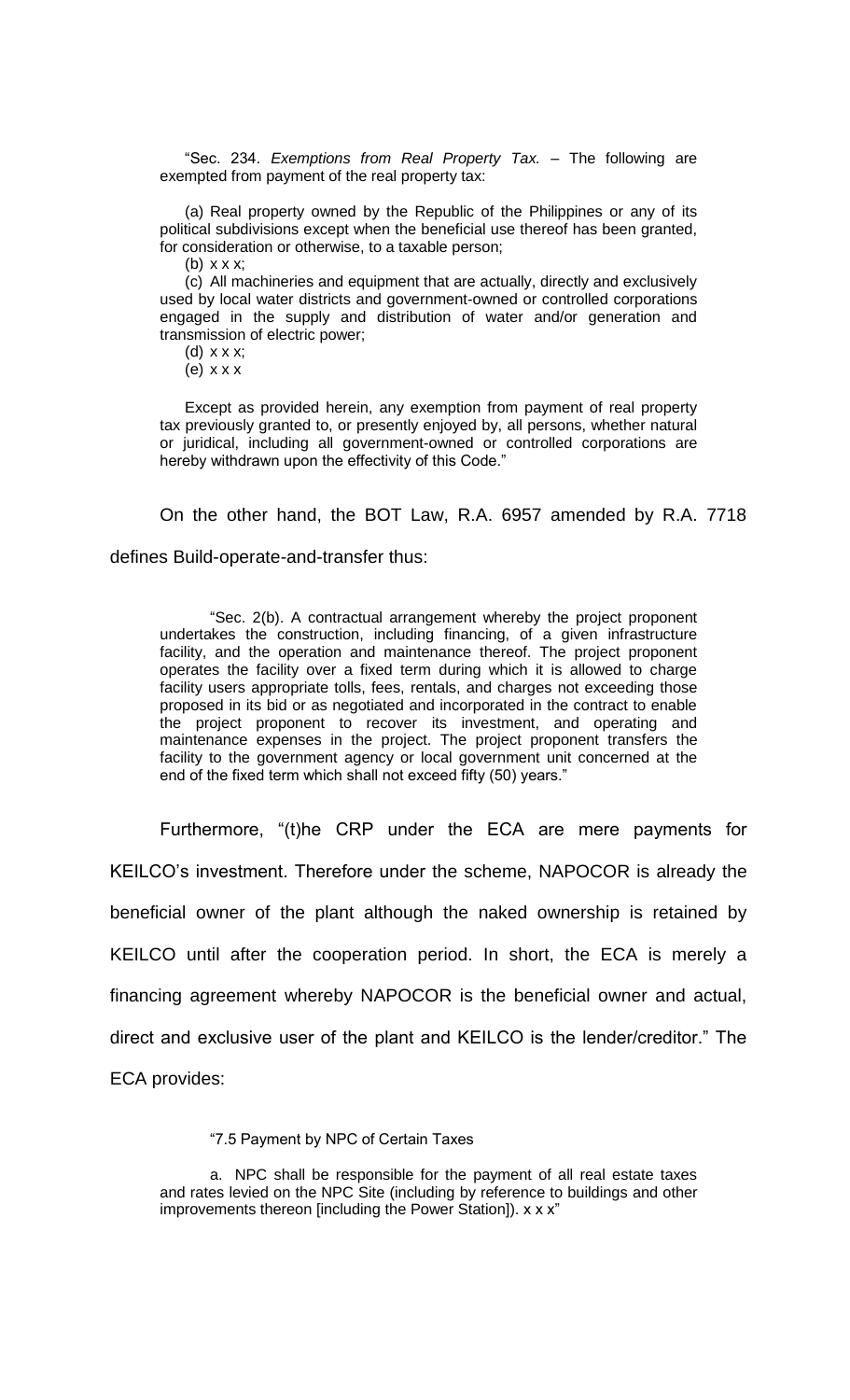Petitioners-Appellants would employ rationalization to establish exemption. Facts, however, are already in existence. They have already happened. They have just to be unraveled to be discerned.

According to Justice Oliver Wendell Holmes "the life of the law is not logic but experience." How about facts? Should not facts be unveiled and beholden and not shrouded in the mist of justification?

Still within memory is a similarly, if not identically situated case of *National Power Corporation, Petitioner-Appellant versus Local Board of Assessment Appeals, the Province of Quezon, Appellee, and The Municipality of Pagbilao, Quezon, Respondent-Appellee* (the Pagbilao case).

The same issue of actual, direct and exclusive use by NAPOCOR of the Pagbilao Power Plant was raised therein. This Board denied NAPOCOR's assertion as follows:

"Against the fact there is no argument – an argument against the fact is an argument in ambiguity, hence in futility. The fact is, that the use of the Pagbilao Power Plant has been granted to Hopewell/Mirant by virtue of the BOT Law (R.A. 7718, as amended), and provided for under the Energy Conversion Agreement (ECA) between the National Power Corporation and Hopewell Energy International Limited. This is the hard fact that vests in Hopewell/Mirant the existing ownership, operation, hence, use of the Pagbilao Power Plant." (Mirant/Hopewell are the respective proponents of the Pagbilao Power Plant under the BOT Law).

This Board cannot just ignore the Pagbilao case in favor of the case at bar. The principle of Stare Decisis impels this Board to abide by its Decision to stand as precedents for future judgments.

On petition for review on *certiorari* the Supreme Court declared the following on the Pagbilao $^1$  case:

"That Mirant operates the machineries solely in compliance with the will of the NPC only underscores the fact that NPC does not *actually, directly, and* 

 $\overline{a}$ 

<sup>&</sup>lt;sup>1</sup> National Power Corporation vs. Province of Quezon and Municipality of Pagbilao, G.R. No. 171586, July 15, 2009.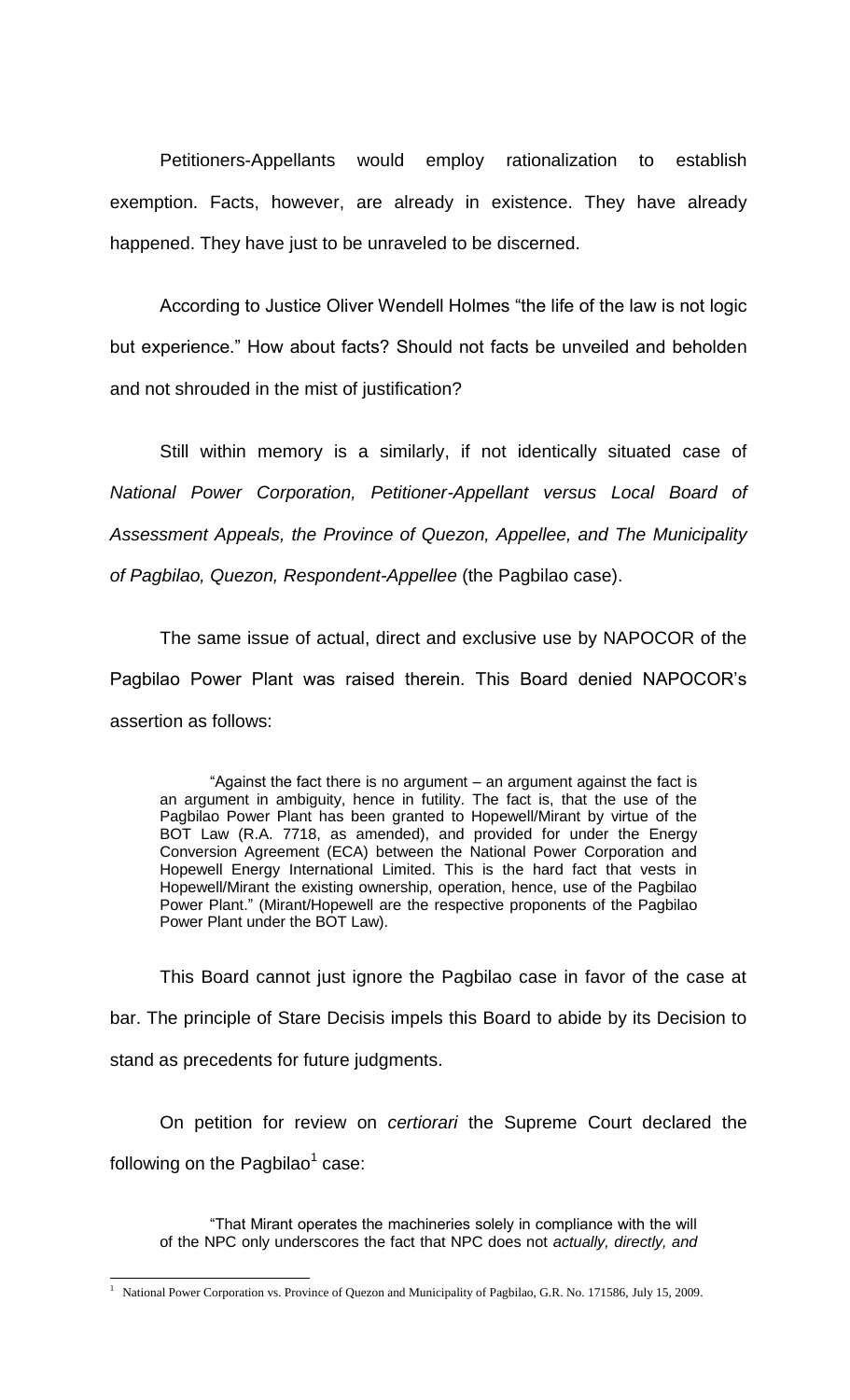*exclusively use* them. The machineries must be actually, directly, and exclusively used by the government-owned or controlled corporation for the exemption under Section 234(c) to apply."

The Supreme Court, then concluded with the following:

"Lastly, from the points of view of essential fairness and the integrity of our tax system, we find it essentially wrong to allow the NPC to assume in its BOT contracts the liability of the other contracting party for taxes that the government can impose on that other party, and at the same time allow NPC to turn around and say that no taxes should be collected because the NPC is taxexempt as government-owned and controlled corporation. We cannot be a party to this kind of arrangement; for us to allow it without congressional authority is to intrude into the realm of policy and to debase the tax system that the Legislature established. We will then also be grossly unfair to the people of the Province of Quezon and the Municipality of Pagbilao who, by law, stand to benefit from the tax provisions of the LGC."

Finally, it bears noting that inspite of being given ample opportunity during the ocular inspection conducted on February 23, 2006, the appellant did not present any evidence thereat as to its entitlement to exemption from real property tax, especially on those installation at the facilities thereat which they allege should have entitled them to exemption from real property tax. Much as the CBAA recognize the vital role that the KEILCO project plays in the local economy, it remains to be just like the DOF itself a creature of the law.

**WHEREFORE**, premises considered, and pursuant to the Decision of the

Supreme Court in the Pagbilao case, the Appeal is hereby DISMISSED for lack of merit.

# **SO ORDERED**.

Manila, Philippines, December 12, 2011.

*(Signed)* **OFELIA A. MARQUEZ** Chairman